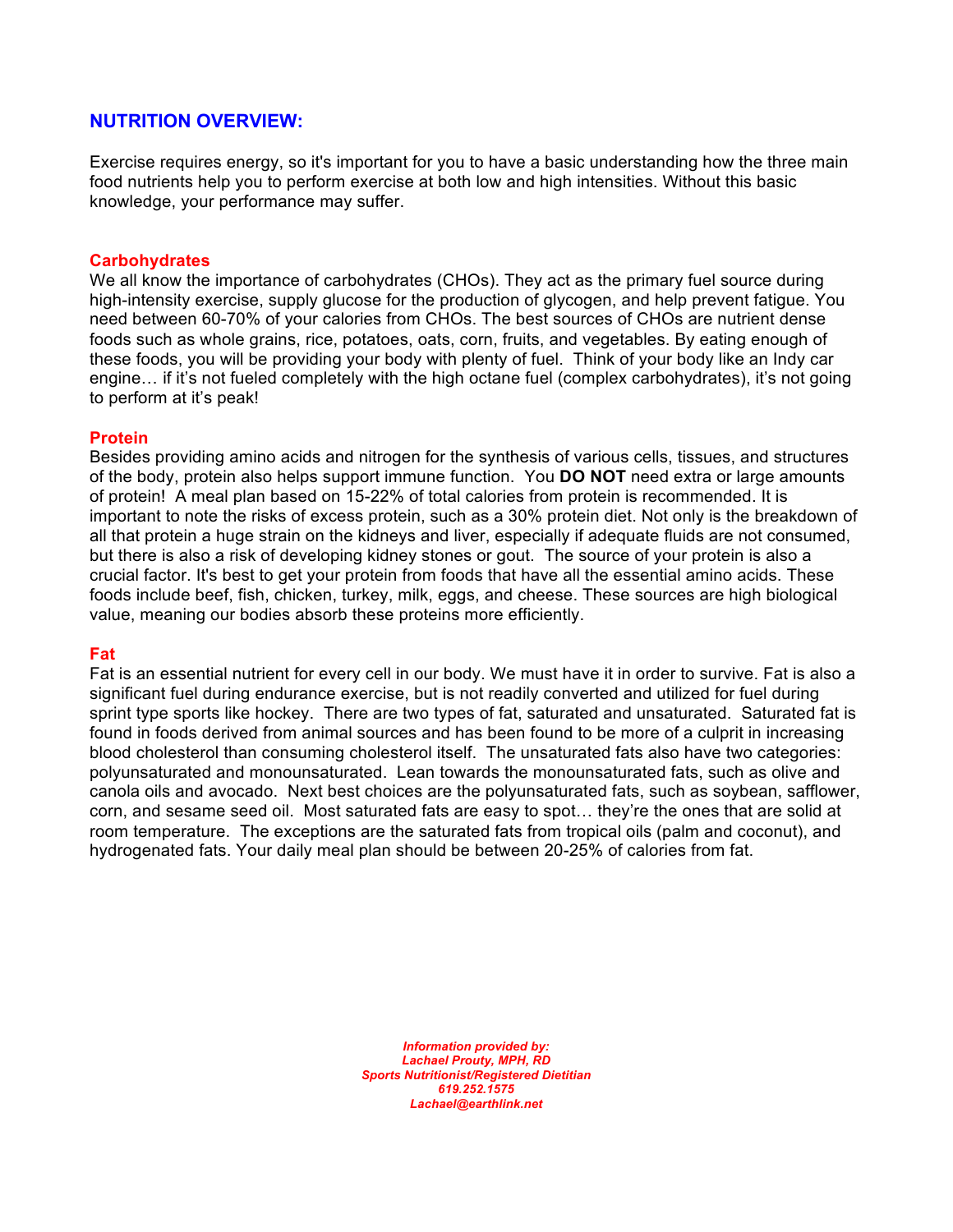### **SPORTS NUTRITION**

#### **Pre-Exercise/Game Meal**

Your performance may suffer if you don't eat before your practices or games. If you avoid eating a pre-exercise or game meal, your liver glycogen stores (main source stored energy) can be decreased by as much as 80% depending on whether you practice/play in the morning or later in the day.

During exercise athletes primarily rely on pre-existing energy stores. If your pre-event meal is eaten at the proper time then your energy stores will be full and this will optimize performance. Pre-event snacks within 1 hour of game or practice will be beneficial when you play longer than 60 minutes.

Here are some guidelines for when to fuel prior to your event:

| <b>Hours before event</b> | <b>Meal type</b> | <b>Calories</b> |
|---------------------------|------------------|-----------------|
| 3-5 hours                 | large meal       | 300-500         |
| 2-3 hours                 | small meal       | 200-300         |
| 1-2 hours                 | liquid meal      | 100-200         |
| $0.5-1$ hour              | snack            | 50-100          |

Some sample snacks are listed below.

| <b>Snacks</b>           |  |  |
|-------------------------|--|--|
| Bagel                   |  |  |
| Banana                  |  |  |
| <b>Energy Bars</b>      |  |  |
| <b>Dried Fruit</b>      |  |  |
| Fig Newton's            |  |  |
| Fruit                   |  |  |
| <b>Graham Crackers</b>  |  |  |
| Raisins                 |  |  |
| Wheat bread             |  |  |
| Yogurt                  |  |  |
| Dry ready-to-eat cereal |  |  |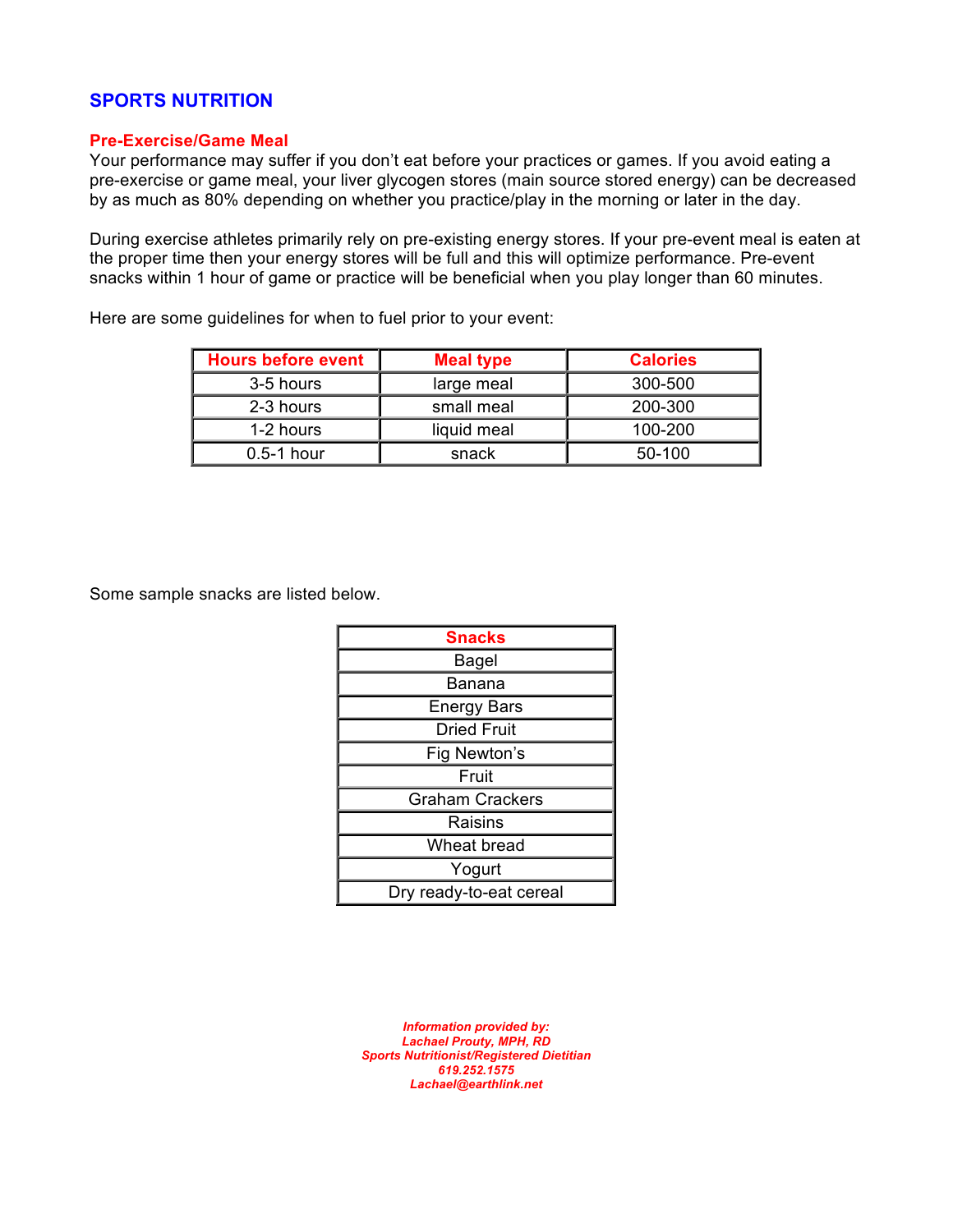# **Sample Pre Game Meals/Snacks**

#### **1 Hour Before Competition (choose one)**

pretzels bagel whole wheat toast with butter or margarine energy bar

### **2 Hours Before Competition**

dry cereal with fruit whole wheat sandwich with lean meat bagel with small amount of peanut butter or cream cheese baked potato with small amount of butter and cheese

#### **Mini Meal more than 3 Hours Before Competition**

(This should settle hunger, aid in game concentration and provide immediate energy) 11/2 cups pasta with tomato sauce, vegetable and fresh fruit 1 whole sandwich with lean protein source, a piece of fruit, lowfat yogurt 3-4 ounces baked chicken or fish, 1 cup rice, fresh fruit

## **Sample Practice Day Menu Plan**

#### **(Approximately 3,500 calories; 60% carbs; 20% protein; 20% fat)** Breakfast:

- 2 cups cereal
- 1 banana
- 2 slices wheat toast
- 2 tsp. butter on toast
- 1 cup 2% lowfat milk
- 1 cup orange juice

Morning Snack 30-60 minutes before practice:

- 1 PowerBar (3 starch and 1 protein exchanges)
- 1 bagel

Within 20 minutes after finishing practice:

12 oz. Gatorload

Lunch:

3 oz. Chicken, fish or lean meat

1.5 cups mashed potatoes prepared with butter and milk

.5 cup cooked vegetable (ex. Broccoli)

Afternoon Snack:

2 slices wheat bread

3 oz. Turkey, ham or other lean deli meat

mustard

lettuce, tomato and any other veggies

Dinner:

2 cups pasta

.5 cup pasta sauce with meat

.5 cup cooked vegetables

1 cup green salad with 2 tablespoons dressing

.5 cup sorbet

Evening Snack:

1 cup lowfat yogurt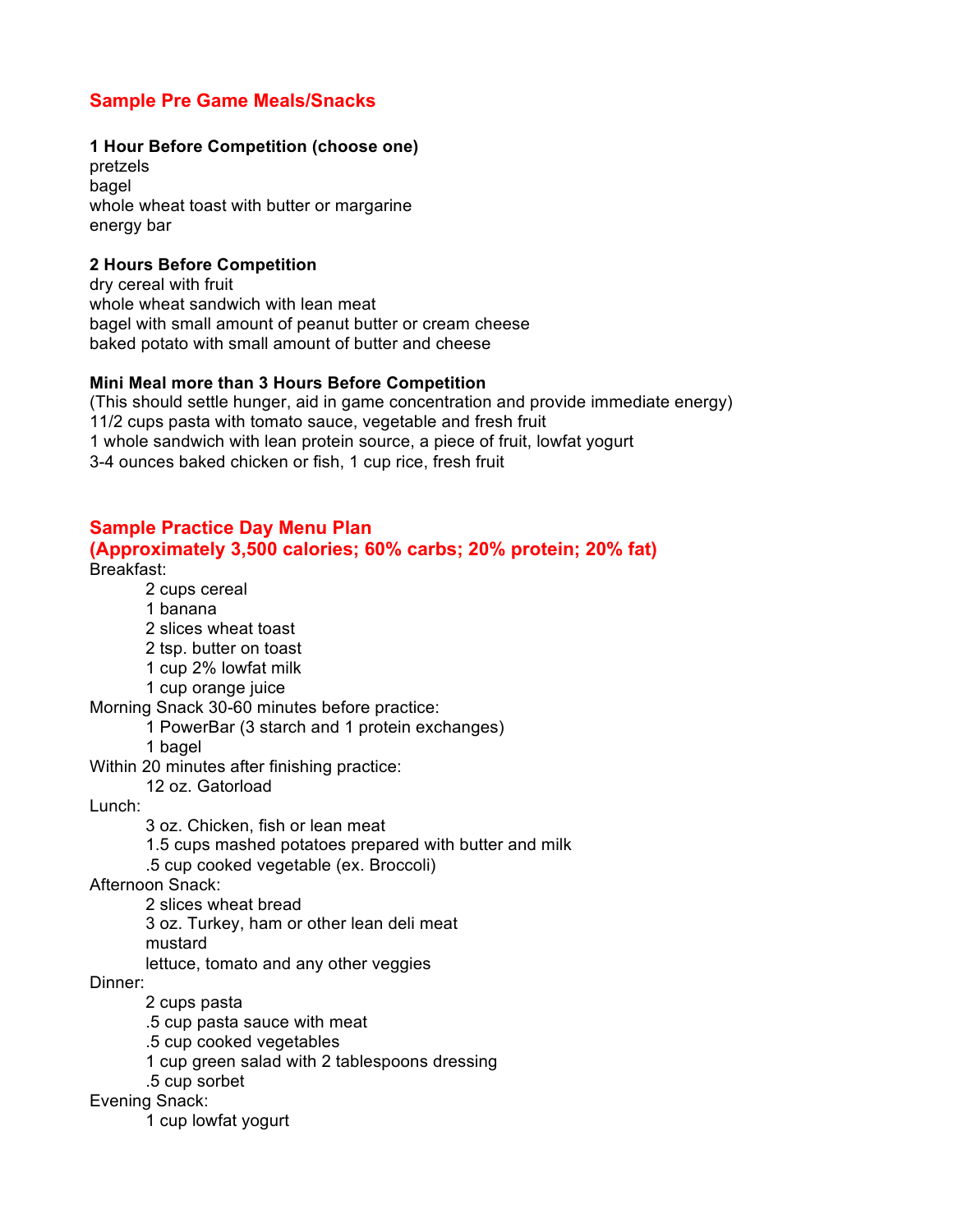# **Sample Game Day Menu Plan (Approximately 3,500 calories; 60% carbs; 20% protein; 20% fat)**

Breakfast: 60 minutes before morning pre-game skate 2 cups cereal 1 banana 1 cup 2% lowfat milk 1 cup orange juice Snack: immediately after morning skate Energy bar 32 oz. Gatorade (throughout skate and after) Lunch: 3 oz. Chicken, fish or lean meat 2 cups pasta .5 cups pasta sauce 1 cup salad with 2 tablespoons dressing Afternoon Snack: 1 bagel 1 tbsp. Peanut butter Before Warm up skate: PowerBar/energy bar During game: 2 packets power gel 32+ oz. Gatorade and water throughout game After game: 12 oz. Gatorload Dinner: 8 oz. fish, lean beef or chicken 1.5 cups rice .5 cup cooked vegetables

1 cup cut fruit or whole fruit

These are just sample menus… please contact me if you want customized menus based on your calorie needs: Lachael Prouty, MPH, RD – 619.252.1575.